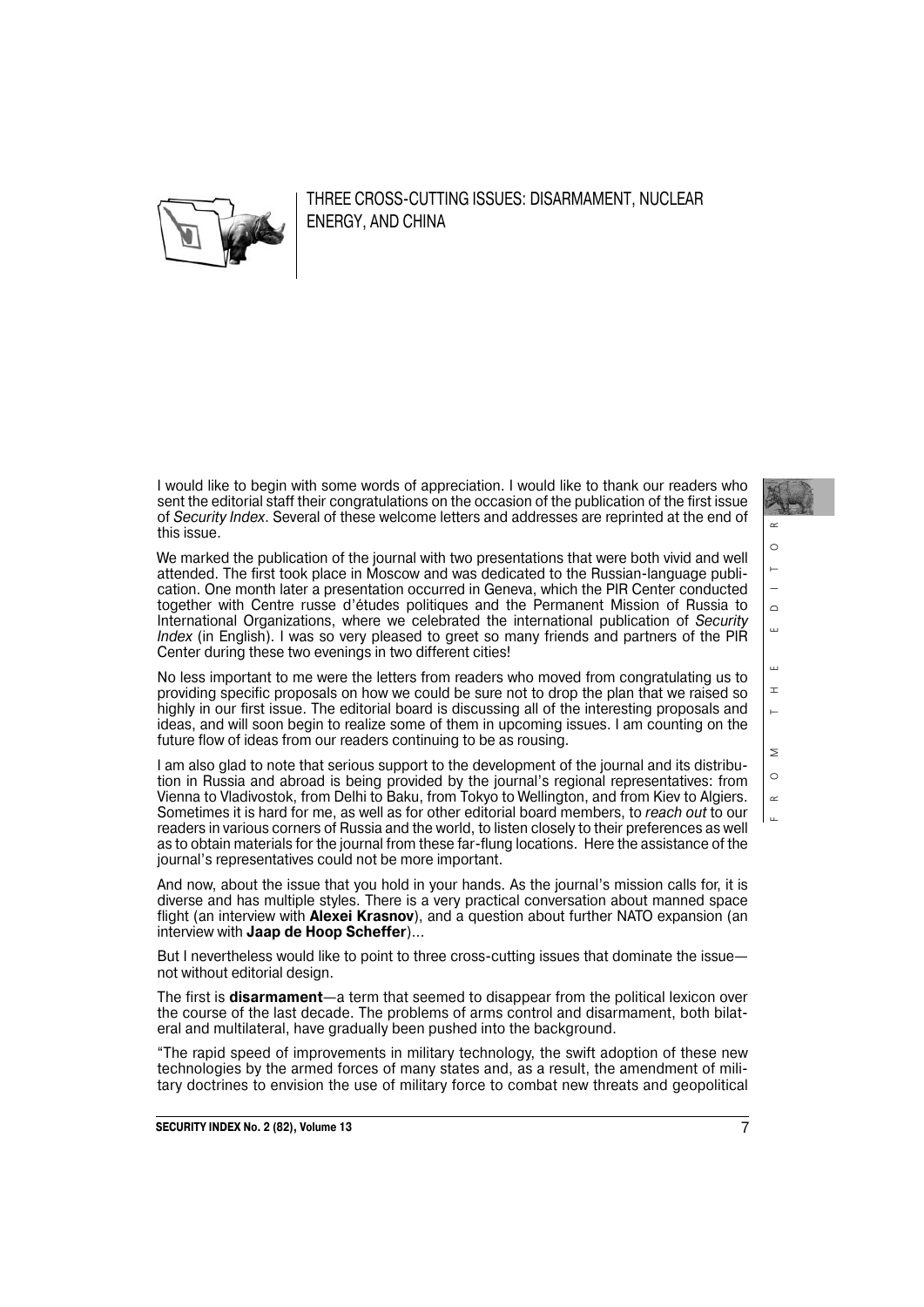challenges have all taken the global community unawares. As a result of this already fairly protracted period of confusion, the international legal underpinnings of arms control—which took decades to form—has begun to grow antiquated. In many ways it no longer meets cur rent needs," writes PIR Center senior advisor Lieutenant General **Gennady Evstafiev**. Disarmament policy is in crisis, he avers. But it is necessary to return to it given the present circumstances? We must, the author is convinced, and then proceeds to present in detail the new, complex agenda of bilateral and multilateral arms control measures that must be undertaken soon. His palette is purposefully broad: from the reduction of strategic nuclear weapons and speeding up the entry into force of the Comprehensive Nuclear Test Ban Treaty (CTBT), to averting of the development of an arms race in space. But the author cannot but recognize that returning disarmament to the global agenda will be very difficult and that there is a very high risk of a new arms race.

I would like to note that the electronic version of this article, which was posted on the PIR Center website even before the printed version was published, led to a flood of commen taries both from Russian and from foreign readers and experts, and the section "Is the CFE Needed"—written as it was by one of the drafters of that agreement—is particularly topical today.

The CTBT's direct predecessors were the "threshold" test ban treaties, negotiated in 1975-76. Ambassador Extraordinary and Plenipotentiary **Roland Timerbaev** was part of the Soviet del egation that negotiated these treaties, which limited the yield of underground nuclear explo sions, conducted either for weapons testing or for peaceful purposes. Both the U.S. and Soviet delegations took seriously the need to limit nuclear tests, and undertook the complicated task of developing a detailed, though complex, system for monitoring and inspection which served the cause of disarmament well for many years.

This cause has been taken up by many brilliant individuals, not least of them Academician Lev P. Feoktistov, one of the most important Soviet and Russian nuclear scientists, who later became a supporter of complete nuclear disarmament. **Mikhail Novikov** reviews a new book devoted to his life, that includes both autobiography and recollections of the man by those who knew him. The other book review in this issue looks to the future of nonproliferation and disar mament: in my examination of the monograph Nuclear Weapons After the Cold War, I review the new proposals by Russian experts Vladimir Dvorkin and Alexei Arbatov to move policy for ward in this area.

The flip-side of disarmament is the question of why nations take up nuclear weapons in the first place. While most typically examined through analyses of the international system and ration al state actions, the choice to develop these weapons also has a clear, ethical dimension. This dimension—and the relationship of religious morality to the question of nuclear weapons' development—is examined by Ambassador **Alexei Obukhov,** a man who devoted many years of his life to arms control negotiations, defending our good nuclear weapons from their bad weapons, who has clearly earned the right to conclude, "defending nuclear weapons is a ter rible sin!" On the other hand, states need conventional weapons to defend themselves, par ticularly in regions with an unpredictable future.

The second cross-cutting topic in this issue is **nuclear energy**. The idea that we are now on the threshold of a global nuclear renaissance has already become commonplace. But how can the expected rapid expansion of nuclear power in certain regions be combined with ensuring international security? How can we learn to build cooperative nuclear relations? PIR Center Scheffer Director **Anton Khlopkov** reflects on these questions in his evaluation of what the conclusion of an intergovernmental nuclear agreement with the United States will mean for Russia and its nuclear industry. How realistic it is to expect the entry of such an agreement into force in the foreseeable future, given the current rigidity of the U.S. Congress, is another ques tion.

Further, Nuclear Threat Initiative (NTI) Vice President **Laura Holgate** provides the outlines of the idea for the establishment of an international reserve of nuclear materials, originally pro posed by NTI and now under consideration at the IAEA. Whatever the prospects for the practi cal realization of this proposal prove to be, posing the question of international assurances for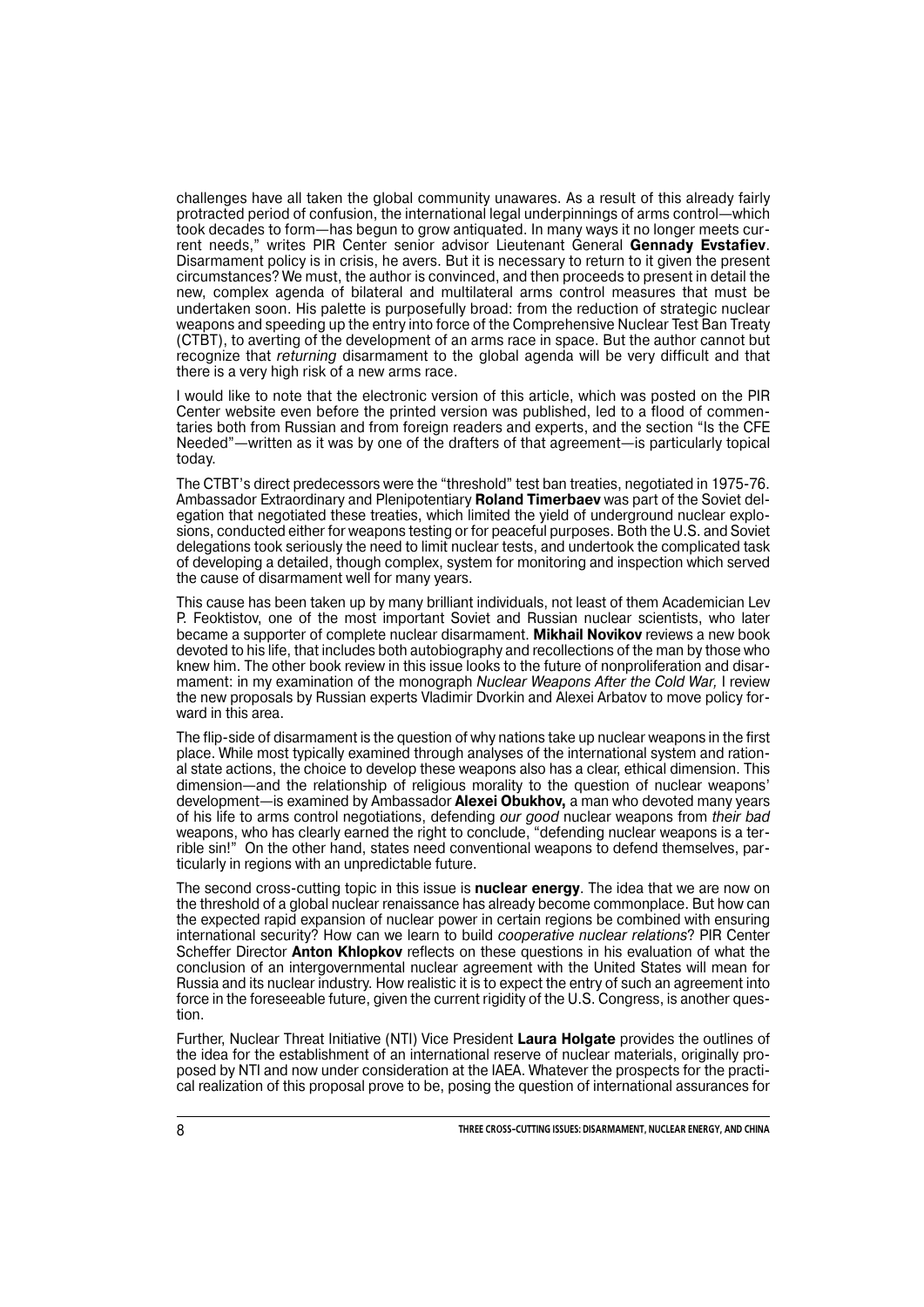the delivery of nuclear fuel to those states that voluntarily forego the creation of their own nuclear fuel cycle, and thus prove potentially vulnerable to external pressure, is legitimate and long overdue.

A third important topic debated in this issue: **Sino-Russian strategic relations and their prospects**. This is a question that is being asked by all analysts of Russian foreign policy and defense priorities, though sometimes it seems that there are those who shy away from making their views known. But I have asked the authors in this issue to depart from diplomatic neutral ity. **Vitali Tsygichko,** co-author of our series of duelling viewpoints notes: "I say without reservation: in my view, the openly hegemonic direction that Chinese foreign policy has taken poses a direct threat—or, to be more precise, an entire collection of threats and challenges—to Russian interests in the Asia-Pacific region." But **Dmitri Trenin** is in decisive disagreement with this conclusion: "China is not going to be like the Soviet Union or Japan of the 1930s. Its expan sion will not be predominantly territorial in nature, and basically will not be achieved by military means. The Chinese divisions will be transnational corporations with their headquarters in Shanghai, Beijing, Shenzhen, and so forth. PRC military aggression against Russia is extreme ly improbable in the foreseeable future (let us say, 15-20 years)." Who won in this dispute? Whose arguments are more convincing? Visit the PIR Center website and vote, provide your own assessment.

Another argument is conducted on the journal's pages by two of our regular reviewers, **Dmitry Evstafiev** and **Yury Fedorov**. As you remember from the previous issue, we conditionally dubbed the former a "Russian conservative," and the latter a "Russian liberal." I must say that the authors themselves do not agree with these labels—or, if not labels, then at least one might call them simplifications—coined by the editorial staff.

It could be that they are correct. But which one of them is more right (further to the right?) in his appraisal of the course of events in recent months, is nevertheless the key issue. In this issue Dmitry Evstafiev writes that one should pay attention to the imminent shift of tech nological eras (and warns that Russia is risking that it will sleep through it). Meanwhile, Yury Fedorov, searching for answers to present challenges, cites Bismarck: "The great ques tions of the day will not be decided by speeches or by majority decisions... but by blood and iron!"

**Graeme P. Herd** and **Gagik Sargsyan** examine Russia's demographic crisis, and how the uneven population decline may pose threats in the political, economic, societal, and mili tary sphere. It is not too late for Russia to influence current trends, in particular by encour aging immigration, but this would require a far greater policy change than we have seen to date.

The articles in this issue contain a large number of unsolved problems and accumulated con tradictions... however, after several alarming drops in iSi, our measurement of the global secu rity index—drops which indicate an increase in global tension—in April and May we did not just see it stabilize, but even a slight rise, making it possible to say that the international situation, although extremely unstable, was nevertheless far from catastrophe. However, the future holds both promise and dangers, and for Russia in particular, a new danger on the horizon is depopulation.

I began by talking about how the journal is developing. I will conclude by talking about this too.

First, subscriptions to Security Index for 2008 are now being accepted. Certainly, we are glad that we have been able to provide our journal during its first year of publication under a new name to many of our readers free of charge. But this situation will change in the new year: the journal will once again be distributed via paid subscription. The Russian edition can be sub scribed to through the Rospechat catalog, while the international edition can be obtained by becoming a member of the Centre russe d'études politiques—the PIR Center's European branch in Geneva—or by joining the Trialogue Club. Information on how to do this is provided with the journal.

 $\circ$  $\overline{a}$ 

 $\cap$ Ш

Ш  $\pm$